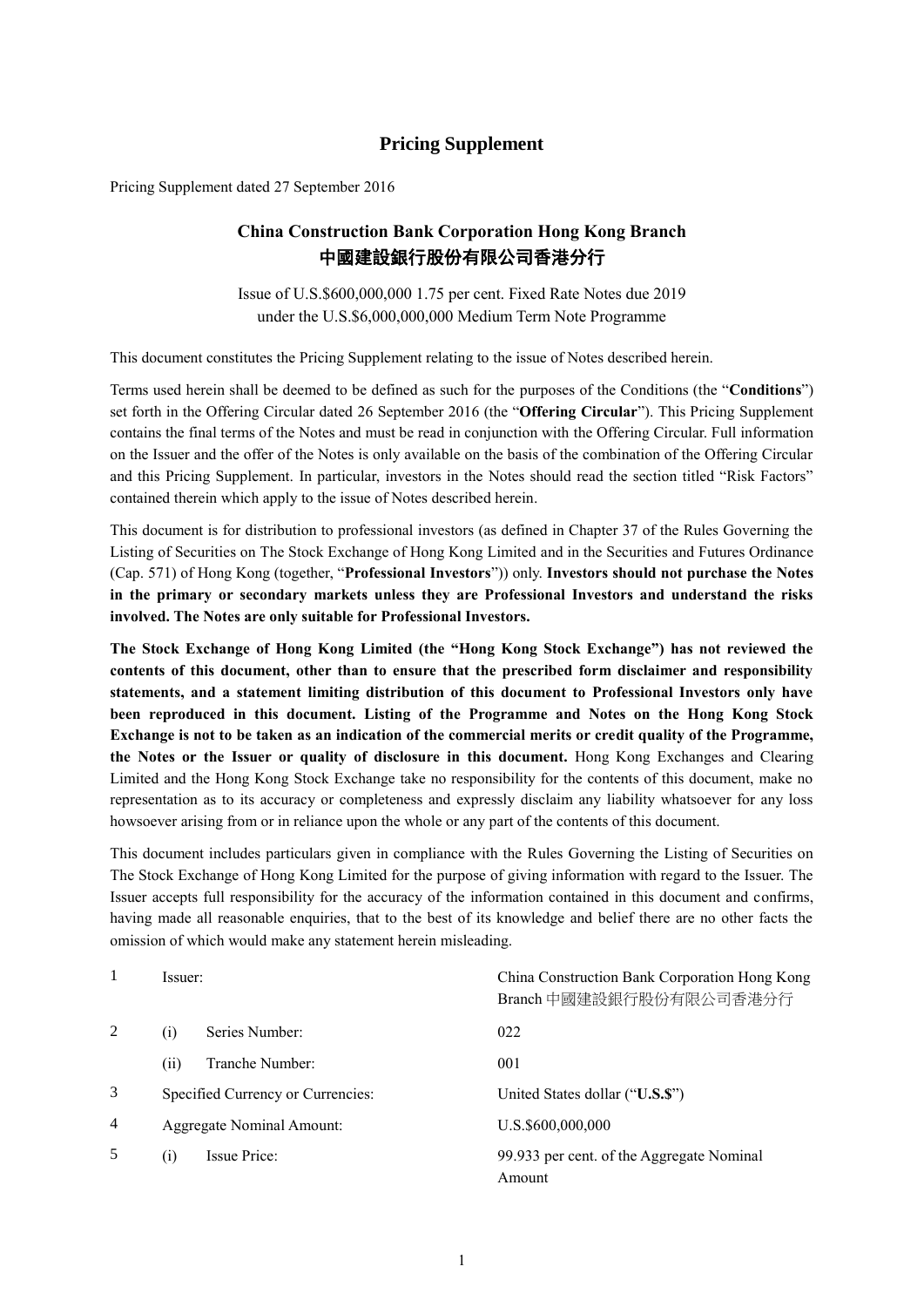|    | (ii)                                                     | Net Proceeds:                                                                                                          | Approximately U.S.\$[598,500,000]                                                                                                                                                                                                                                        |  |
|----|----------------------------------------------------------|------------------------------------------------------------------------------------------------------------------------|--------------------------------------------------------------------------------------------------------------------------------------------------------------------------------------------------------------------------------------------------------------------------|--|
| 6  | (i)                                                      | Specified Denominations:                                                                                               | U.S.\$200,000 and integral multiples of U.S.\$1,000<br>in excess thereof                                                                                                                                                                                                 |  |
|    | (ii)                                                     | <b>Calculation Amount:</b>                                                                                             | U.S.\$1,000                                                                                                                                                                                                                                                              |  |
| 7  | (i)                                                      | Issue Date:                                                                                                            | 30 September 2016                                                                                                                                                                                                                                                        |  |
|    | (ii)                                                     | Interest Commencement Date:                                                                                            | <b>Issue Date</b>                                                                                                                                                                                                                                                        |  |
| 8  |                                                          | Maturity Date:                                                                                                         | 30 September 2019                                                                                                                                                                                                                                                        |  |
| 9  | Interest Basis:                                          |                                                                                                                        | 1.75 per cent. Fixed Rate                                                                                                                                                                                                                                                |  |
|    |                                                          |                                                                                                                        | (further particulars specified below)                                                                                                                                                                                                                                    |  |
| 10 |                                                          | Redemption/Payment Basis:                                                                                              | Redemption at par                                                                                                                                                                                                                                                        |  |
| 11 | Change of Interest Basis or Redemption/Payment<br>Basis: |                                                                                                                        | Not Applicable                                                                                                                                                                                                                                                           |  |
| 12 | Put/Call Options:<br>Not Applicable                      |                                                                                                                        |                                                                                                                                                                                                                                                                          |  |
| 13 | Listing:                                                 |                                                                                                                        | Hong Kong                                                                                                                                                                                                                                                                |  |
|    |                                                          |                                                                                                                        | NASDAQ Dubai                                                                                                                                                                                                                                                             |  |
|    |                                                          |                                                                                                                        | Singapore                                                                                                                                                                                                                                                                |  |
|    | (i)                                                      | Listing and Admission to trading (for<br>NASDAQ Dubai):                                                                | Application has been, or will be, made by the<br>Issuer (or on its behalf) for the Notes to be<br>admitted to the Official List maintained by the<br>Dubai Financial Services Authority and to trading<br>on NASDAQ Dubai with effect from on or about 4<br>October 2016 |  |
|    | (ii)                                                     | Estimate of total expenses related to<br>admission to trading (for NASDAQ Dubai):                                      | NASDAQ Dubai U.S.\$2,000                                                                                                                                                                                                                                                 |  |
| 14 |                                                          | Method of distribution:                                                                                                | Syndicated                                                                                                                                                                                                                                                               |  |
|    |                                                          | Provisions relating to Interest (if any) Payable                                                                       |                                                                                                                                                                                                                                                                          |  |
| 15 | <b>Fixed Rate Note Provisions</b>                        |                                                                                                                        | Applicable                                                                                                                                                                                                                                                               |  |
|    | (i)                                                      | Rate of Interest:                                                                                                      | 1.75 per cent. per annum payable semi-annually in<br>arrear                                                                                                                                                                                                              |  |
|    | (ii)                                                     | Interest Payment Date(s):                                                                                              | 30 March and 30 September in each year                                                                                                                                                                                                                                   |  |
|    | (iii)                                                    | Fixed Coupon Amount:                                                                                                   | U.S.\$8.75 per Calculation Amount                                                                                                                                                                                                                                        |  |
|    | (iv)                                                     | Broken Amount(s):                                                                                                      | Not Applicable                                                                                                                                                                                                                                                           |  |
|    | (v)                                                      | Day Count Fraction (Condition $5(j)$ ):                                                                                | 30/360                                                                                                                                                                                                                                                                   |  |
|    | (vi)                                                     | Denomination Date(s)<br>(Condition $5(j)$ ):                                                                           | Not Applicable                                                                                                                                                                                                                                                           |  |
|    | (vii)                                                    | Party responsible for calculating the Rate(s)<br>of Interest and Interest Amount(s) (if not<br>the Calculation Agent): | Not Applicable                                                                                                                                                                                                                                                           |  |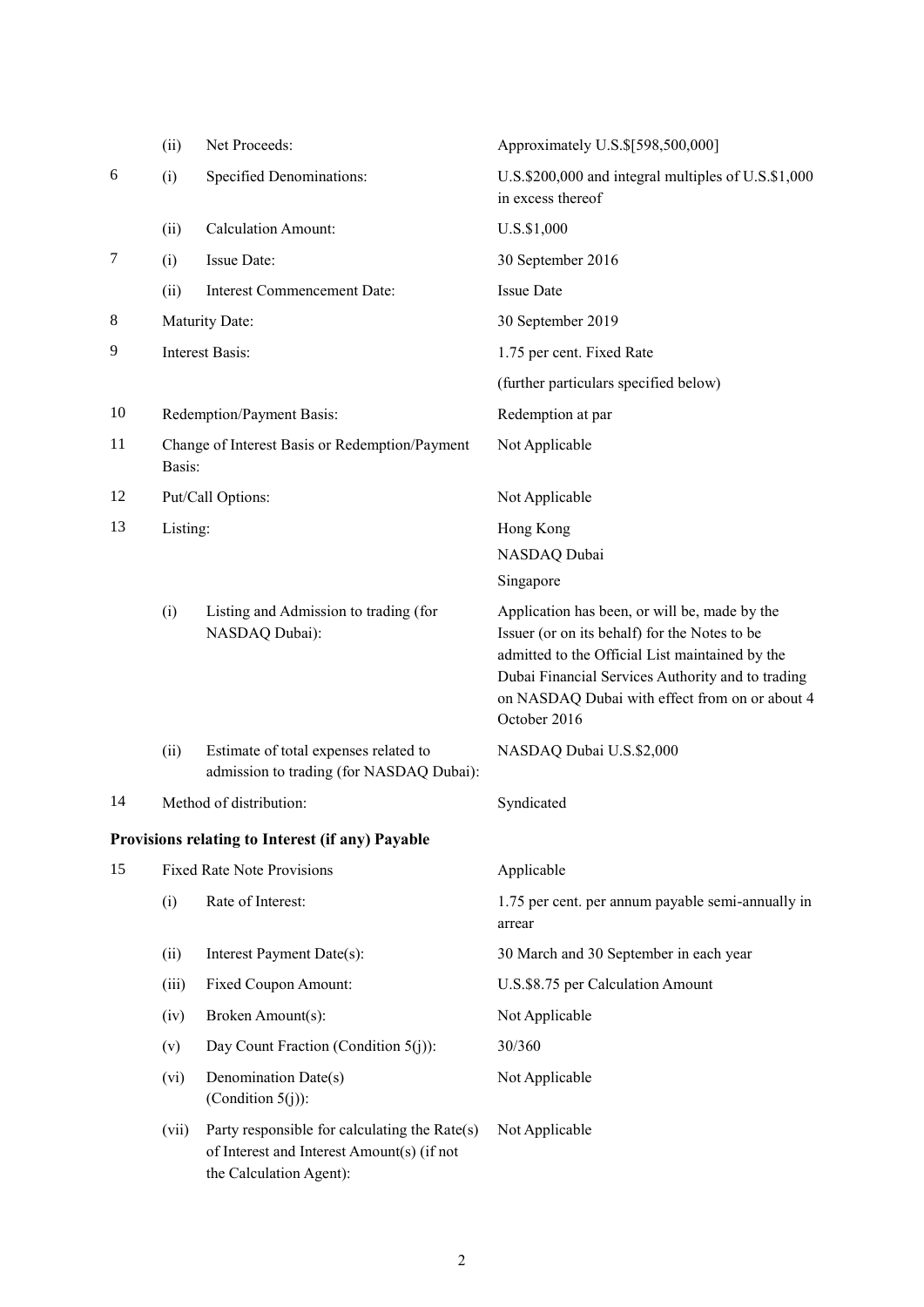|    | Other terms relating to the method of<br>(viii)<br>calculating interest for Fixed Rate Notes:                                                                                                     | Not Applicable                     |
|----|---------------------------------------------------------------------------------------------------------------------------------------------------------------------------------------------------|------------------------------------|
| 16 | Floating Rate Note Provisions:                                                                                                                                                                    | Not Applicable                     |
| 17 | Zero Coupon Note Provisions:                                                                                                                                                                      | Not Applicable                     |
| 18 | Index-Linked Interest Note Provisions:                                                                                                                                                            | Not Applicable                     |
| 19 | Dual Currency Note Provisions:                                                                                                                                                                    | Not Applicable                     |
|    | <b>Provisions relating to Redemption</b>                                                                                                                                                          |                                    |
| 20 | Call Option:                                                                                                                                                                                      | Not Applicable                     |
| 21 | Put Option:                                                                                                                                                                                       | Not Applicable                     |
| 22 | Final Redemption Amount of each Note:                                                                                                                                                             | U.S.\$1,000 per Calculation Amount |
| 23 | <b>Early Redemption Amount</b>                                                                                                                                                                    | U.S.\$1,000 per Calculation Amount |
|    | Early Redemption Amount(s) per Calculation<br>Amount payable on redemption for taxation<br>reasons (Condition $6(c)$ or, where otherwise<br>specified herein Condition $6(d)$ or Condition $6(e)$ |                                    |

specified herein, Condition  $6(d)$  or Condition  $6(e)$ ) or an Event of Default (Condition 10) and/or the method of calculating the same (if required or if different from that set out in the Conditions):

## **General Provisions applicable to the Notes**

| 24 | Form of Notes:                                                                                                                                                                                                                                                                             | Registered Notes:                                                                                                                                                                   |
|----|--------------------------------------------------------------------------------------------------------------------------------------------------------------------------------------------------------------------------------------------------------------------------------------------|-------------------------------------------------------------------------------------------------------------------------------------------------------------------------------------|
|    |                                                                                                                                                                                                                                                                                            | Registered Notes may not be exchanged for Bearer<br>Notes. Global Certificate exchangeable for<br>Certificates in the limited circumstances described<br>in the Global Certificate. |
| 25 | Additional Financial Centre(s) or other special<br>provisions relating to payment dates:                                                                                                                                                                                                   | Not Applicable                                                                                                                                                                      |
| 26 | Talons for future Coupons or Receipts to be<br>attached to Definitive Notes (and dates on which<br>such Talons mature):                                                                                                                                                                    | N <sub>0</sub>                                                                                                                                                                      |
| 27 | Details relating to Partly Paid Notes: amount of<br>each payment comprising the Issue Price and date<br>on which each payment is to be made and<br>consequences (if any) of failure to pay, including<br>any right of the Issuer to forfeit the Notes and<br>interest due on late payment: | Not Applicable                                                                                                                                                                      |
| 28 | Details relating to Instalment Notes: amount of<br>each instalment, date on which each payment is to<br>be made:                                                                                                                                                                           | Not Applicable                                                                                                                                                                      |
| 29 | Redenomination, renominalisation and<br>reconventioning provisions:                                                                                                                                                                                                                        | Not Applicable                                                                                                                                                                      |
| 30 | Other terms or special conditions:                                                                                                                                                                                                                                                         | Not Applicable                                                                                                                                                                      |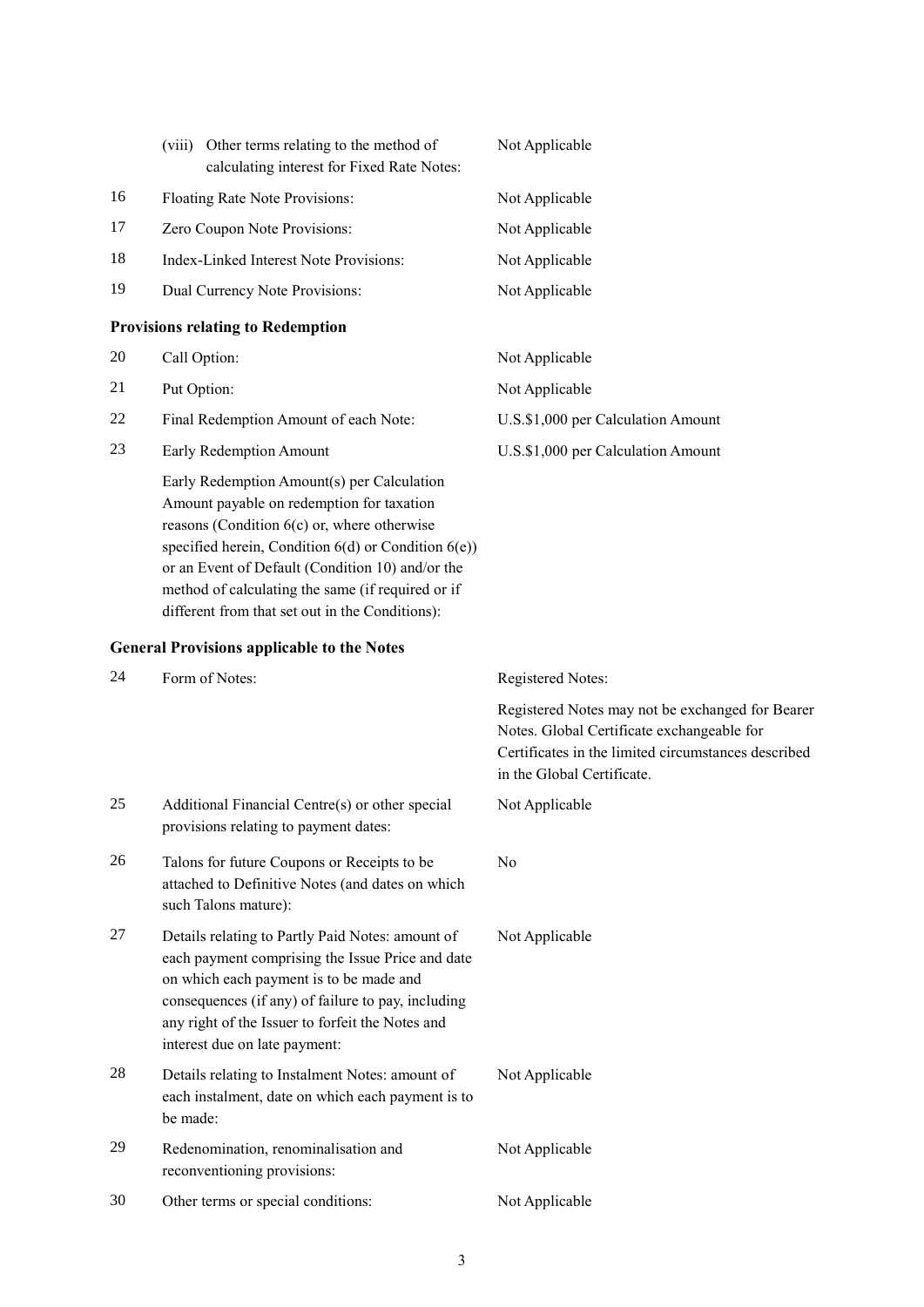## **Distribution**

| 31      | (i)                                                                                                                               | If syndicated, names of Managers:                                                                         | China Construction Bank (Asia) Corporation<br>Limited          |
|---------|-----------------------------------------------------------------------------------------------------------------------------------|-----------------------------------------------------------------------------------------------------------|----------------------------------------------------------------|
|         |                                                                                                                                   |                                                                                                           | Merrill Lynch International                                    |
|         |                                                                                                                                   |                                                                                                           | UBS AG Hong Kong Branch                                        |
|         |                                                                                                                                   |                                                                                                           | Bank of China (Hong Kong) Limited                              |
|         |                                                                                                                                   |                                                                                                           | <b>Bank of China Limited</b>                                   |
|         |                                                                                                                                   |                                                                                                           | CCB International Capital Limited                              |
|         |                                                                                                                                   |                                                                                                           | China Construction Bank Corporation Singapore<br><b>Branch</b> |
|         |                                                                                                                                   |                                                                                                           | Citigroup Global Markets Limited                               |
|         |                                                                                                                                   |                                                                                                           | Crédit Agricole Corporate and Investment Bank                  |
|         |                                                                                                                                   |                                                                                                           | Emirates NBD Bank PJSC                                         |
|         |                                                                                                                                   |                                                                                                           | The Hongkong and Shanghai Banking Corporation<br>Limited       |
|         |                                                                                                                                   |                                                                                                           | <b>KGI Asia Limited</b>                                        |
|         |                                                                                                                                   |                                                                                                           | <b>Standard Chartered Bank</b>                                 |
|         | (ii)                                                                                                                              | Date of Subscription Agreement:                                                                           | 27 September 2016                                              |
|         | (iii)                                                                                                                             | Stabilising Manager(s) (if any):                                                                          | UBS AG Hong Kong Branch                                        |
| 32      |                                                                                                                                   | If non-syndicated, name of the relevant Dealer:                                                           | Not Applicable                                                 |
| 33      |                                                                                                                                   | U.S. Selling Restrictions:                                                                                | Reg. S Category 1; TEFRA not applicable                        |
| 34      |                                                                                                                                   | Additional selling restrictions:                                                                          | Not Applicable                                                 |
| Yield   |                                                                                                                                   |                                                                                                           |                                                                |
| 35      |                                                                                                                                   | Indication of yield:                                                                                      | 1.773 per cent.                                                |
|         |                                                                                                                                   | <b>Operational Information</b>                                                                            |                                                                |
| 36      |                                                                                                                                   | ISIN Code:                                                                                                | XS1499163183                                                   |
| 37      | Common Code:                                                                                                                      |                                                                                                           | 149916318                                                      |
| 38      | CMU Instrument Number:                                                                                                            |                                                                                                           | Not Applicable                                                 |
| 39      | Any clearing system(s) other than Euroclear/<br>Clearstream, Luxembourg and the CMU and the<br>relevant identification number(s): |                                                                                                           | Not Applicable                                                 |
| 40      | Delivery:                                                                                                                         |                                                                                                           | Delivery against payment                                       |
| 41      |                                                                                                                                   | Additional Paying Agent(s) (if any):                                                                      | Not Applicable                                                 |
| 42      | Ratings:                                                                                                                          |                                                                                                           | A1 by Moody's Investors Service Hong Kong Ltd.                 |
| General |                                                                                                                                   |                                                                                                           |                                                                |
| 43      |                                                                                                                                   | The aggregate nominal amount of Notes issued has<br>been translated into U.S. dollars at the rate of N/A, | Not Applicable                                                 |

producing a sum of (for Notes not denominated in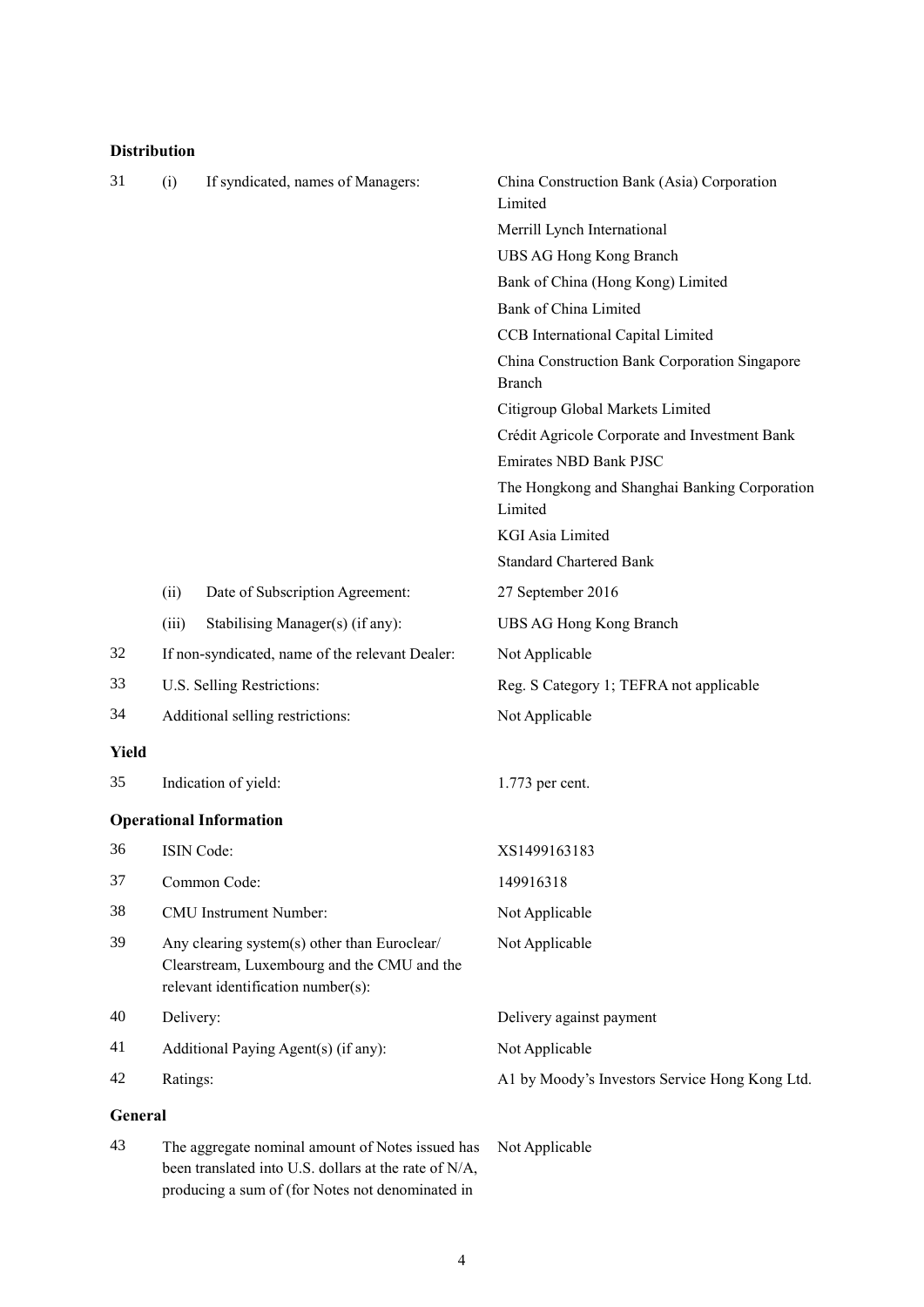Hong Kong dollars):

| 44 | In the case of Registered Notes, specify the          | Not Applicable |  |
|----|-------------------------------------------------------|----------------|--|
|    | location of the office of the Registrar if other than |                |  |
|    | Hong Kong/Luxembourg:                                 |                |  |
| 45 | In the case of Bearer Notes, specify the location of  | Not Applicable |  |

the office of the Fiscal Agent if other than London:

### **Listing**

This Pricing Supplement comprises the final terms required to list the issue of the Notes described herein pursuant to the U.S.\$6,000,000,000 Medium Term Note Programme of China Construction Bank Corporation Hong Kong Branch 中國建設銀行股份有限公司香港分行.

#### **Stabilising**

In connection with the issue of any Tranche of Notes, one or more of the Dealers named as Stabilising Manager (or persons acting on behalf of any Stabilising Manager(s)) in this Pricing Supplement may over-allot Notes or effect transactions with a view to supporting the market price of the Notes at a level higher than that which might otherwise prevail. However, stabilisation may not necessarily occur. Such stabilising if commenced may begin on or after the date on which adequate public disclosure of the terms of the offer of the relevant Tranche of Notes is made and, if begun, may cease at any time, but it must end no later than the earlier of 30 days after the issue date of the relevant Tranche of Notes and 60 days after the date of the allotment of the relevant Tranche of Notes. Such stabilising shall be in compliance with all applicable laws, regulations and rules.

#### **Material Adverse Change Statement**

Save as disclosed in the Offering Circular, there has been no significant change in the financial or trading position of the Issuer or of the Group since 30 June 2016 and no material adverse change in the financial position or prospects of the Issuer or of the Group since 31 December 2015.

For the avoidance of doubt, the unaudited but reviewed consolidated interim financial statements of the Bank for the six months ended 30 June 2016 were published on 26 September 2016 and are deemed to be incorporated in, and to form part of, the Offering Circular as provided under "Documents Incorporated By Reference" in the Offering Circular.

#### **Responsibility**

The Issuer accepts responsibility for the information contained in this Pricing Supplement.

The Singapore Exchange Securities Trading Limited (the **SGX-ST**) assumes no responsibility for the correctness of any of the statements made or opinions expressed or reports contained in this Pricing Supplement. The approval in-principle from, and the admission of the Notes to the Official List of, the SGX-ST are not to be taken as indications of the merits of the Issuer, its subsidiaries, its associated companies (if any), the Programme or the Notes.

The Dubai Financial Services Authority (the **DFSA**) does not accept any responsibility for the correctness of any of the statements made or opinions expressed or reports contained in this Pricing Supplement, including the accuracy or completeness of such information. The liability for the content of this Pricing Supplement lies with the Issuer. The DFSA has also not assessed the suitability of the Notes to any particular investor or type of investor. If you do not understand the contents of this Pricing Supplement or are unsure whether the Notes are suitable for your individual investment objectives and circumstances, you should consult an authorised financial adviser.